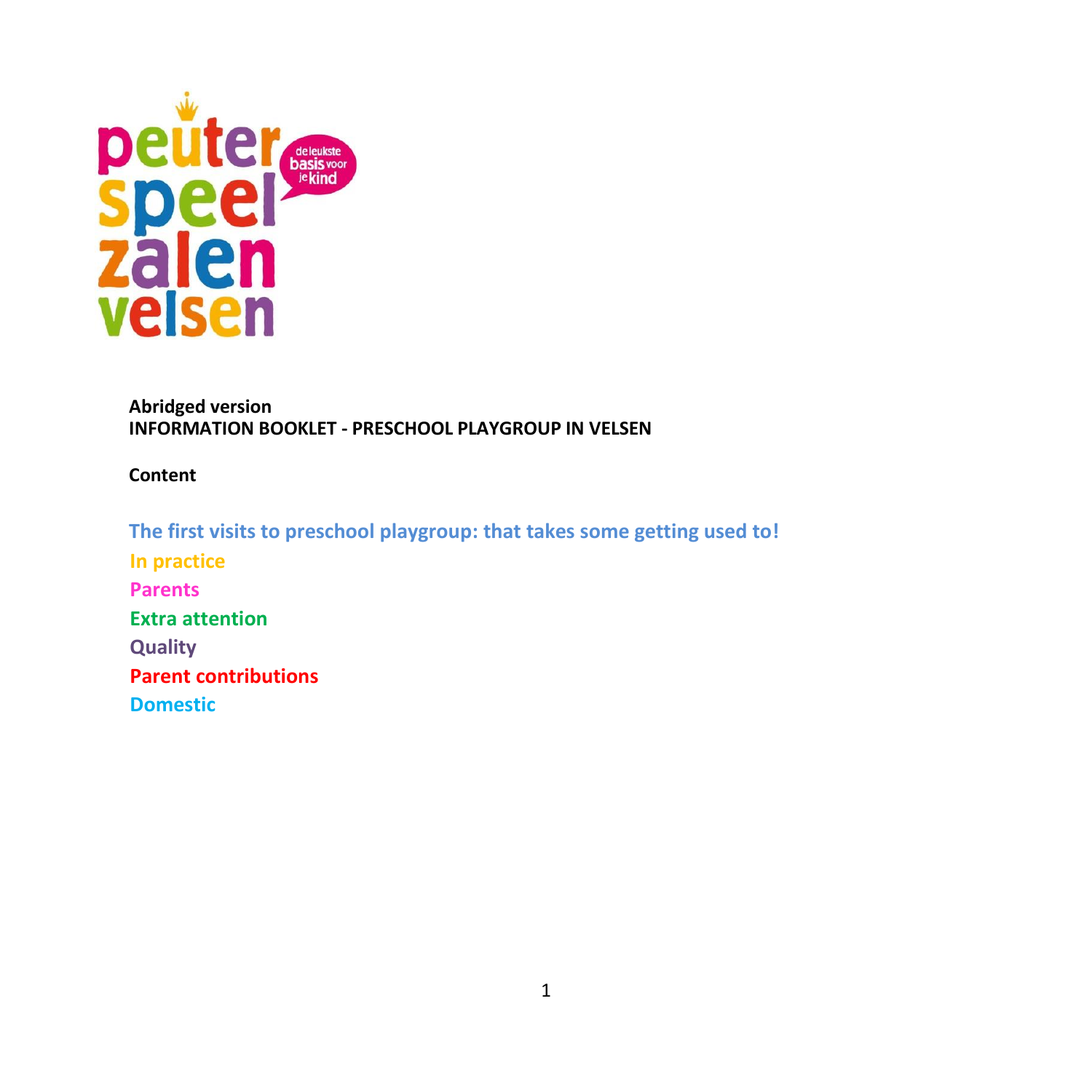# **The first visits to preschool playgroup: that takes some getting used to!**

# *At preschool playgroup: challenging play and safety*

At preschool playgroup the children can enjoy playing together, both indoors and outdoors. The children attend two half-day sessions a week, for approximately 40 weeks a year (the primary school weeks). Professional leaders work at our preschool playgroups, mostly in groups of 16 children to 2 leaders. The groups are sometimes smaller (maximum 8 children) and there will then be one leader.

# *Extra language with the Early Childhood Education method*

In all of the rooms, we use a method for Early Childhood Education.

Children who are at risk of a language deficiency receive 2 additional half days (free of charge) at the Early Childhood Education preschool playgroup. This is under the condition that the child is almost always present for 4 half days. The child healthcare centre will let you know whether your child may take part in this.

# **In practice.**

# *Opening times*

If your child attends preschool playgroup, he or she will attend for a total of 6 hours a week. This is usually a morning of 3.5 hours (from 8.30 until 12.00 noon) and an afternoon of 2.5 hours (from 13.00 until 15.30 hours).

# *Childcare*

- Parents who both work and/or study are eligible for childcare. Your child will still use the preschool playgroup, except the payment is made differently. The advantage for parents is that the child can often be given a place from 2 years of age. There is also more flexibility in terms of choosing the number of half days, up to a maximum of 5 half days a week.
- 't Tolletje, Olleke Bolleke, Hummelhoek and the Speelweide all offer childcare. From 2018 onwards this will be offered at all playgroups. If you are interested in this option, please ask for information on 0255 548548

# *Collecting and dropping off*

When you drop off your child, it is important that you follow through when you say goodbye. The purpose of the first quarter of an hour is to spend time playing with your child, or to discuss something with the leader.

When you collect your child, could you please clearly inform us that you are taking your child? Always inform us if your child is going to be collected by someone else. If we have not been informed that someone else is picking up your child, he/she may not leave with someone else. It is not preferable for your son or daughter to be collected by minor siblings. *Food and drink*

During each half day, your child will be given something to drink. Sometimes they are given fruit or a biscuit. The leaders will let you know whether your child can bring a piece of fruit with them.

If your child **isn't** allowed to eat something in particular, please inform the leaders of this.

# *Potty-training*

If your child isn't yet potty-trained, that isn't a problem. Please provide a disposable nappy on each visit. At the preschool playgroup we have spare clothes for 'accidents'.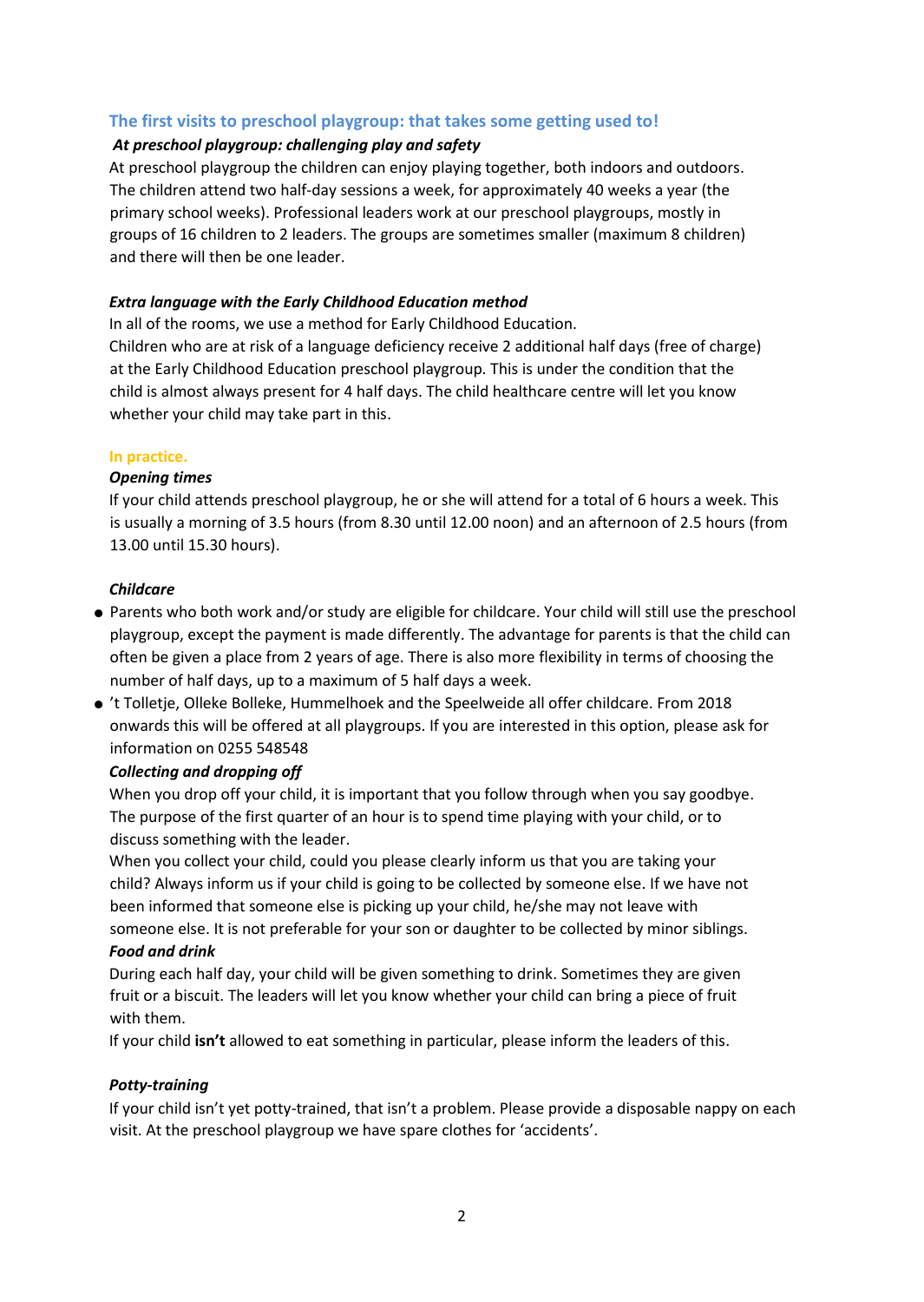# *Clothing*

It would be good if your child wears clothes in which he/she can play both indoors and outdoors, which can get a little dirty. It is best that they don't wear chains and cords.

# *Birthday, party and outings*

If it is your child's birthday, he/she may like to hand out something tasty and healthy. It is best to discuss what treats to bring with the leaders. Feel free to join in with celebrating the birthday!

# *Holidays and days off*

You will find the holiday roster on our website: **www.peuterspeelzalenvelsen.nl.** 

## *Departure*

You must inform the leader a month before your child goes to primary school and therefore leaves us. She will then inform the administration department of this.

## *Sickness*

If your child is ill or doesn't feel well, it is better for him/her to stay at home. That always applies when he/she has diarrhoea, feels sick or has a fever. Phone the leaders at the playgroup if your child is not coming to play. Please also inform us if your child has an infectious illness.

## *Head lice*

Head lice sometimes occur at playgroups. Check your child regularly by combing their hair using a special fine-toothed comb. It is very important to immediately inform us of head lice, so that the leaders can take action to prevent further infection.

## *Illness or accident at the preschool*

A child sometimes becomes ill whilst at the preschool playgroup. The leader will then ring you so that you can come and collect your child. Make sure that you can **always** be contacted by telephone. In the event of an emergency we will take the child to the emergency department or medical assistance will be summoned.

#### **Parents**

# *10-minute meeting and transfer to primary school*

This will take place at around the age of 2 years and 10 months and 3 years and 10 months. If the pre-schooler is going to primary school, the leader will send the Kijk! registration, with the parents' consent, to the school.

#### **Extra attention**

#### *Cooperation with agencies*

We work with the Juvenile Healthcare Service. In consultation with parents, an expert can come along to observe the child and advise leaders and parents. We also observe the Reporting Code for Child Abuse.

# **Quality**

# *Pedagogical policy*

The basis of the preschool playgroup work is recorded in the pedagogical policy plan and the pedagogical work plan. These can be viewed at the playgroup or can be downloaded from our website.

# *Privacy*

With privacy in mind, the personal data relating to children and parents is handled with care. Leaders do not disclose information (verbally or in writing) to third parties without you, as parents, being aware of that.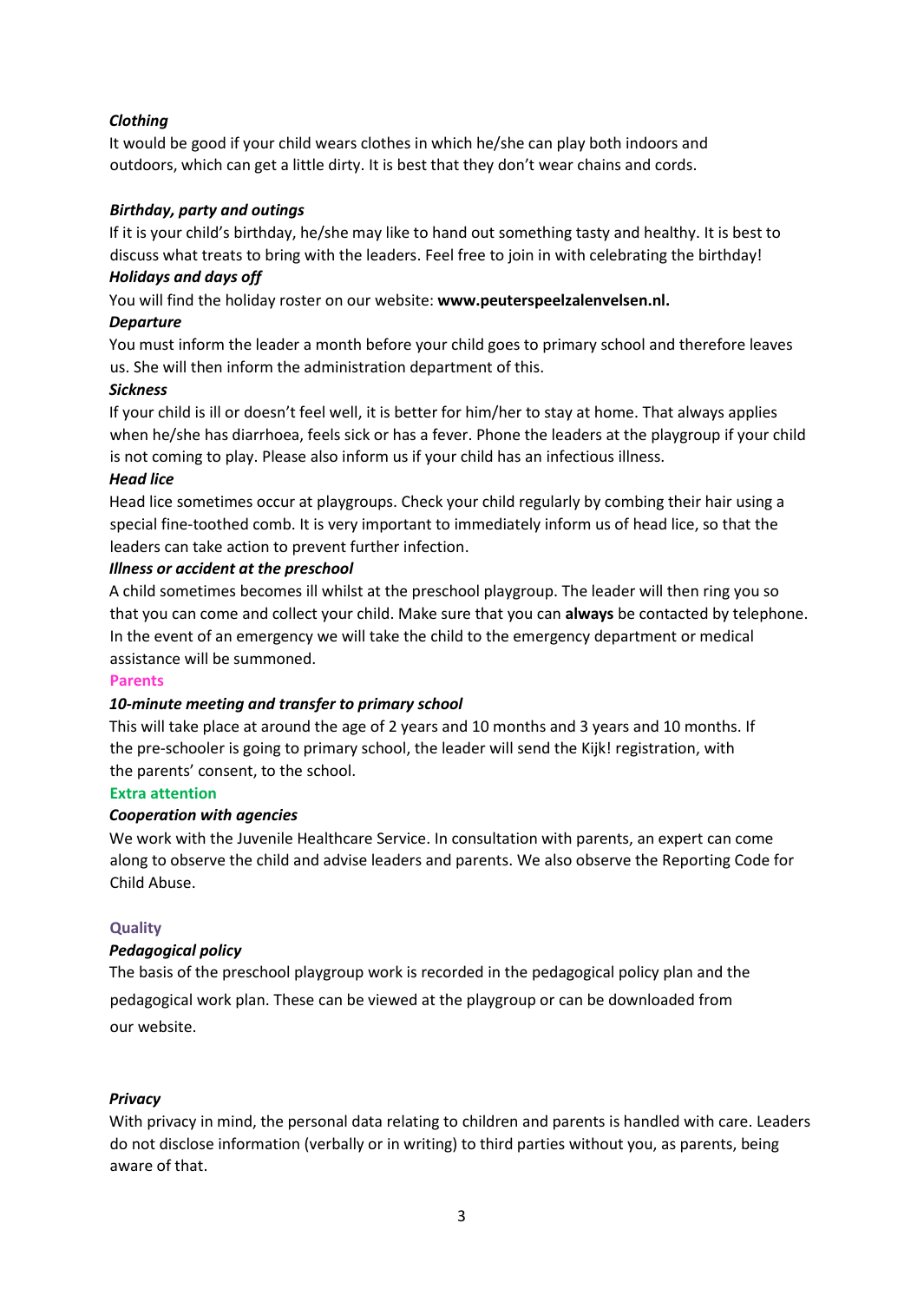#### *Social media*

No photos or videos of children are placed on Facebook (or other social media) without the parents' consent. Parents are not permitted to place photos or videos taken in and around the preschool playgroup on Facebook.

## **Parent contribution Preschool Playgroup**

The parent contribution is income-dependent. We will take into account the gross annual income of both parents/carers.

With the exception of the six-week summer holiday, payments continue during the holidays and during illness. In the event of long-term illness, preschool playgroup attendance can be cancelled.

*Exceptions*

- a. If two children from one family attend the preschool playgroup at the same time, you pay 50% for the second child.
- b. For children who attend more often because of a social-medical indication, in addition to the regular parent contribution, you would pay a 50% parent contribution for the additional half days.

## **Parent contribution Childcare**

For the childcare, we charge an hourly rate. You will then pay monthly for the number of hours of childcare used on average. If eligible, you can obtain a childcare allowance from the Tax Authorities. This allowance is also income-dependent, meaning parents pay approximately the same for a preschool playgroup or a childcare place. For more information about the allowance visit: [www.belastingdienst.nl/toeslagen](http://www.belastingdienst.nl/toeslagen)

#### *Collection of the parent contributions*

You can opt to pay by direct debit or make payment using an acceptance giro. For payment by acceptance giro you would pay an additional € 2.50 a month in administration charges. If you are in arrears with payment, a payment reminder is sent. If you have problems paying, please ring 0255- 548548 as soon as possible. If the arrears amount to more than three months, the child will no longer be admitted to the preschool playgroup. At the end of the month in which your pre-schooler attended playgroup for the last time, and a month after you have given notice to the leaders, we will end the direct debit.